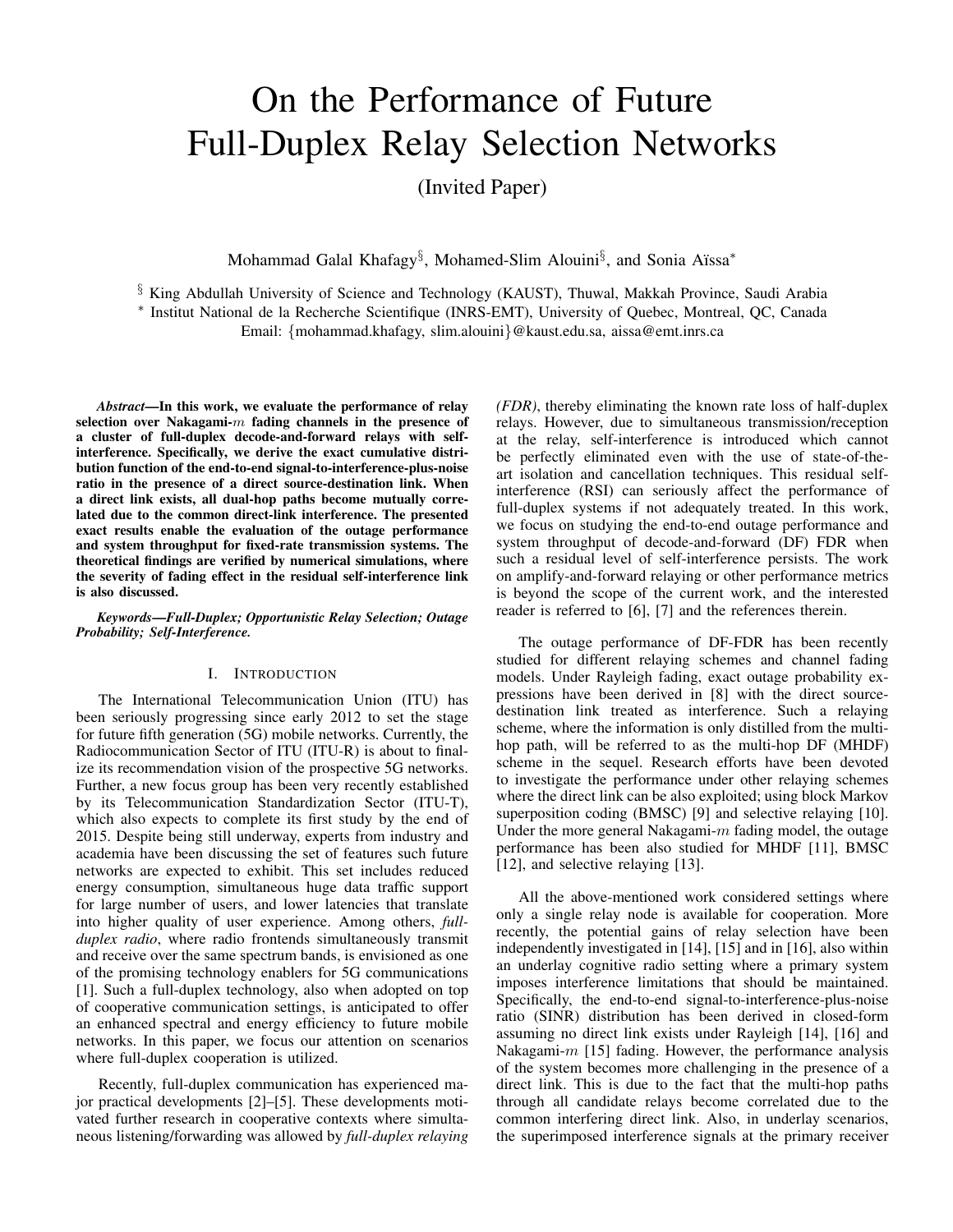

Fig. 1. A full-duplex cooperative setting with opportunistic relay selection.

from the secondary source and each of the relays become also correlated due to the common source interference. This latter problem has been investigated in [16] in Rayleighfading environments where exact closed-form expressions were derived and validated.

In this work, we evaluate the performance of opportunistic full-duplex relay selection with RSI and an interfering direct link, i.e., the MHDF relaying scheme is adopted by each cooperating relay. For such a relaying scheme, we obtain an exact closed-form expression for the end-to-end SINR cumulative distribution function (CDF) which readily yields the outage probability and system throughput for fixed-rate transmission systems. Also, we derive the exact SNR CDF for a hybrid scheme that exploits the direct link as an additional diversity branch. Finally, and via numerical simulations, we validate our exact theoretical results, and assess the effect of the severity of fading on the residual self-interference link .

## II. SYSTEM MODEL

We consider the communication setting depicted in Fig. 1, where a source (S) intends to communicate with a distant destination (D). The direct  $S - D$  link is assumed of a relatively weak gain due to distance and shadowing effects. Accordingly, a full-duplex relay is utilized to assist the end-toend communication. FDR can offer higher spectral efficiency when compared to its half-duplex counterpart. However, FDR in practice suffers from RSI which imposes an additional communication challenge. In order to boost the system performance and alleviate the aforementioned interference effect, the source may select one relay out of a cluster of  $K$  fullduplex relays,  $\mathcal{R} = \{R_1, R_2, \cdots, R_K\}.$ 

#### *A. Channel Model*

The fading coefficient of the  $i-j$  link is denoted by  $h_{ij}$ , for  $i \in \{s, 1, 2, \dots, K\}$  and  $j \in \{1, 2, \dots, K, d\}$ , where s and d refer to the source and destination nodes (Fig. 1) respectively, while  $k \in \mathcal{K}$  denotes the relay index, with  $\mathcal{K} = \{1, 2, \cdots, K\}$ being the set of all possible relay indices. Moreover, the  $i - j$ link gain is denoted by  $g_{ij} = |h_{ij}|^2$ . All channels are assumed to follow a block fading model, where  $h_{ij}$  remains constant over one block, and varies independently from one block to another following a Nakagami- $m$  fading model with shape parameter  $m_{ij}$  and average power  $\mathbb{E}\left\{|h_{ij}|^2\right\} = \pi_{ij}$ . Accordingly, the channel gain,  $|h_{ij}|^2$ , is a Gamma random variable

(RV) with shape parameter  $m_{ij}$  and scale parameter  $\theta_{ij} = \frac{\pi_{ij}}{m_{ij}}$  $\frac{\pi_{ij}}{m_{ij}},$ for which we use the shorthand notation  $G(m_{ij}, \theta_{ij})$ . For a Gamma RV  $X \sim \mathcal{G}(m, \theta)$ , its probability density function (PDF) and CDF are respectively given by

$$
f_X(x; m, \theta) = \frac{x^{m-1}e^{-\frac{x}{\theta}}}{\Gamma(m)\theta^m} \text{ and } F_X(x; m, \theta) = \frac{\gamma(m, \frac{x}{\theta})}{\Gamma(m)}, \quad (1)
$$

where  $\gamma(a, b) = \int_0^b t^{a-1} e^{-t} dt$  denotes the lower incomplete Gamma function and  $\Gamma(a)$  denotes the Gamma function [17]. All channel fading gains are assumed to be mutually independent. The relays operate in a full-duplex mode where simultaneous listening/forwarding is allowed with an introduced level of loopback interference. The link gain  $h_{kk}$  is assumed to represent the RSI after undergoing all possible isolation and cancellation techniques, as for instance [6] and the references therein. The source and the  $k<sup>th</sup>$  relay powers are denoted by  $P_s$  and  $P_k$ , respectively. Also,  $n_k$  and  $n_d$  denote the complex additive white Gaussian noise components at the  $k<sup>th</sup>$  relay and the destination, with variance  $\sigma_k^2$  and  $\sigma_d^2$ , respectively.

As commonly assumed in the literature, for instance in [18], we assume the relays are clustered somewhere between the source and the destination. Hence, the distances among the relays are much shorter than those between the relays and the source/destination. Thus, it is reasonable to assume the following symmetric scenario where all source-relay links have an average gain of  $\mathbb{E}\{g_{sk}\} = \pi_{sr}$ , while all relay-destination links have an average gain of  $\mathbb{E}\{g_{kd}\} = \pi_{rd}, \forall k \in \mathcal{K}$ . Also, we assume that all relays have their loopback interference links with the same average gain, i.e.,  $\mathbb{E}\{g_{kk}\} = \pi_{rr}$ . Further, it is assumed that  $m_{sk} = m_{sr}$ ,  $m_{kd} = m_{rd}$  and  $m_{kk} = m_{rr}$ for all  $k \in \mathcal{K}$ . Although the analysis of asymmetric scenarios remains possible, the previous assumptions allow for simpler final expressions, and yet maintain the same diversity order of the system. Therefore, it follows that  $\theta_{sk} = \theta_{sr}, \theta_{kd} =$  $\theta_{rd}$  and  $\theta_{kk} = \theta_{rr}$  for all  $k \in \mathcal{K}$ . Finally, we assume that  $\sigma_k^2 = \sigma_d^2 = 1$ , while all transmit powers are absorbed into the channel coefficients for ease of notation.

## *B. Signal Model*

When the  $k<sup>th</sup>$  relay is selected, the received signals at the  $k<sup>th</sup>$  relay and destination at time t are given, respectively, by

$$
y_k[t] = h_{sk}x_s[t] + h_{kk}x_k[t] + n_k[t],
$$
 (2)

$$
y_d[t] = h_{kd} x_k[t] + h_{sd} x_s[t] + n_d[t], \tag{3}
$$

where  $x_s[t]$  and  $x_k[t]$  are the source's transmit signal and the  $k<sup>th</sup>$  relay's forwarded signal at time t, respectively. When the  $k^{\text{th}}$  relay successfully decodes,  $x_k[t] = x_s[t - D]$  where D is the relay transmission delay relative to that of the source in symbol times. Due to the source and relay asynchronous transmissions, the signal transmitted by the relay (source) is considered as an additional noise term at the relay (destination) as commonly treated in the related literature [6]. Accordingly, the received SINRs at the  $k^{\text{th}}$  relay and at the destination are given respectively by

$$
\gamma_{sk} = \frac{g_{sk}}{g_{kk} + 1} \quad \text{and} \quad \gamma_{kd} = \frac{g_{kd}}{g_{sd} + 1}.
$$
 (4)

In the following section, we analyze the performance of opportunistic full-duplex relay selection (FDRS) in the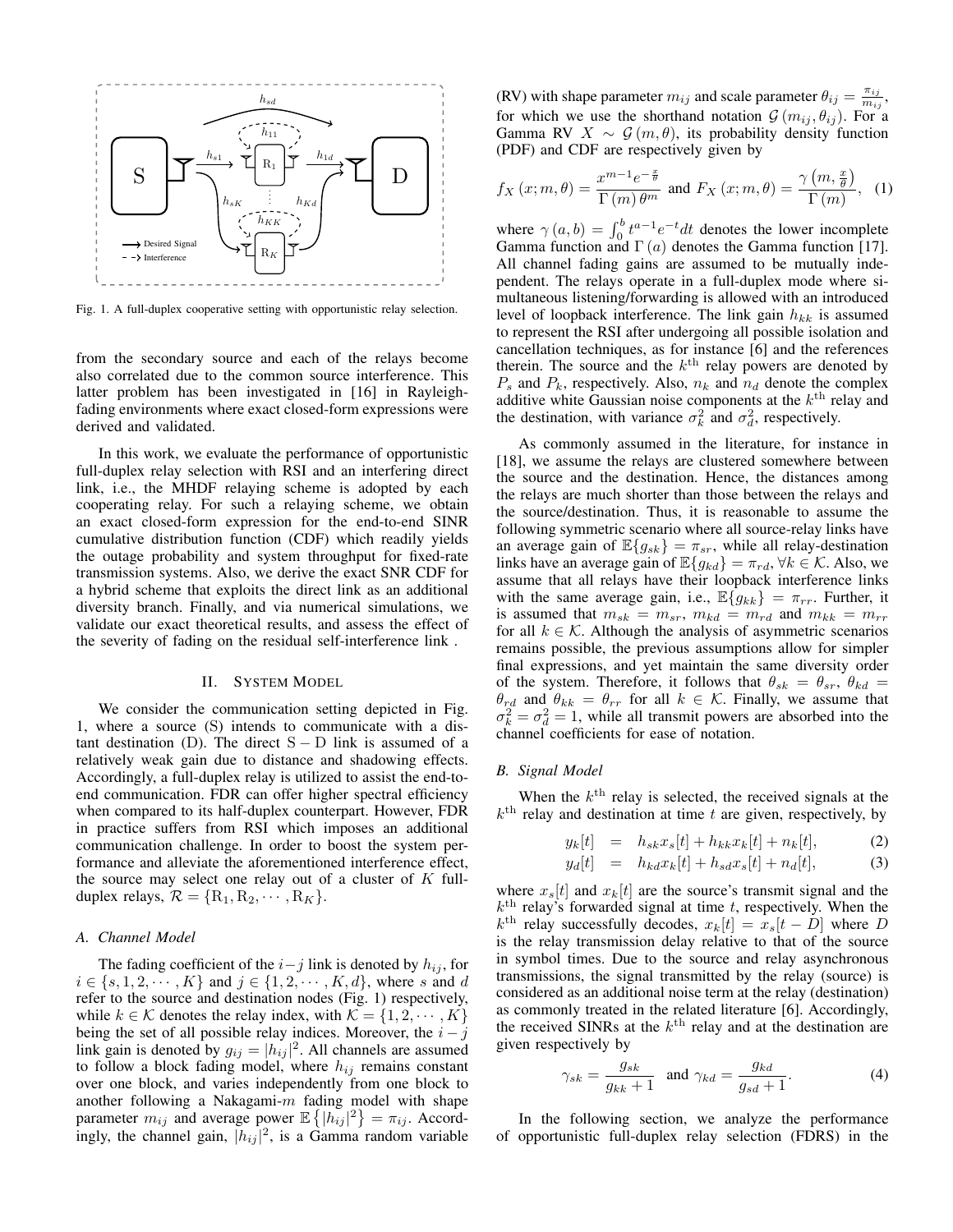absence/presence of a direct  $S - D$  link.

#### III. PERFORMANCE ANALYSIS OF OPPORTUNISTIC FDRS

In this section, we derive the end-to-end SINR CDF for opportunistic FDRS with/without a direct  $S - D$  link. Specifically, when  $K$  decode-and-forward full-duplex relays are available, and in the absence of a direct link, the end-toend SINR is given by

$$
\gamma = \max_{k \in \mathcal{K}} \{ \gamma_k \}, \tag{5}
$$

where

$$
\gamma_k = \min \{ \gamma_{sk}, \gamma_{kd} \} \,. \tag{6}
$$

The expression in (5) also applies to the scenario where the direct link exists, yet it is treated as mere interference. Alternatively, if direct transmission is taken into account as a possible diversity branch, the end-to-end SINR is given by

$$
\gamma = \max \left\{ \max_{k \in \mathcal{K}} \left\{ \gamma_k \right\}, g_{sd} \right\}.
$$
 (7)

In what follows, we derive the exact end-to-end SINR CDF for three scenarios; 1) no direct link (NDL), 2) interfering direct link (IDL) and 3) hybrid multi-hop/direct transmission (MH/DT).

## *A. Important Probability Distributions*

We first recall the following theorem from [11] for the CDF of a RV  $Z = \frac{X_1}{X_2+1}$ , where  $X_1$  and  $X_2$  are independent and non identically distributed (*i.n.i.d.*) Gamma RVs.

*Theorem 1 (CDF of*  $Z = \frac{X_1}{X_2+1}$ ): The CDF of  $Z = \frac{X_1}{X_2+1}$ , where  $X_i \sim \mathcal{G}(m_i, \theta_i)$ , for  $i \in \{1, 2\}$ , are *i.n.i.d.* RVs, for general real-valued  $m_1 \geq \frac{1}{2}$  and integer-valued  $m_2 \geq 1$ , is given by [11], [12]:

$$
F_Z(z; \mathbf{p}) = \frac{\gamma\left(m_1, \frac{z}{\theta_1}\right)}{\Gamma(m_1)} + B \sum_{k=0}^{m_2 - 1} \frac{c^{-d}}{\theta_2^k} W_{a,b} [c], \quad (8)
$$

where  $p = (m_1, \theta_1, m_2, \theta_2)$  is a vector of distribution parameters,  $W_{a,b}$  [*c*] is the Whittaker function [17, Eq. 13.1.33],  $a = \frac{m_1 - k - 1}{2}$ ,  $b = \frac{-m_1 - k}{2}$ ,  $c = \frac{z}{\theta_1} + \frac{1}{\theta_2}$ ,  $d = \frac{m_1 + k + 1}{2}$  and

$$
B = \frac{\exp\left(-\frac{1}{2}\left(\frac{z}{\theta_1} - \frac{1}{\theta_2}\right)\right)}{\Gamma(m_1)}\left(\frac{z}{\theta_1}\right)^{m_1}.
$$
 (9)

The aforementioned distribution is important in analyzing systems involving RVs on the form in (4). In particular, despite being of a non-elementary form, such a distribution gives a general expression for full-duplex scenarios where the RSI channel still exhibits line-of-sight effects, i.e., scenarios where more emphasis is given to the employment of active cancellation techniques than passive cancellation/isolation [3]. However, depending on the communication setup, it is shown that passive cancellation in recent implementations can provide up to 65 dB cancellation, which eliminates the line-of-sight effects and renders Rayleigh fading a quite reasonable model for the residual channel [4], [5]. For such scenarios, the following simpler distribution is better used.

*Corollary 1 (Special case when*  $m_2 = 1$ ): When  $X_2$  is an exponential RV, i.e.,  $m_2 = 1$ , the CDF of  $Z = \frac{X_1}{X_2 + 1}$  is given, for  $v = (m_1, \theta_1, 1, \pi_2)$ , by

$$
F_Z(z; \boldsymbol{v}) = \frac{\gamma\left(m_1, \frac{z}{\theta_1}\right)}{\Gamma\left(m_1\right)} + \frac{e^{\frac{1}{\pi_2}}}{\left(\frac{\theta_1}{z\pi_2} + 1\right)^{m_1}} \frac{\Gamma\left(m_1, \frac{1}{\pi_2} + \frac{z}{\theta_1}\right)}{\Gamma\left(m_1\right)}, \text{ (10)}
$$

where  $\Gamma(a, b) = \int_{b}^{\infty} t^{a-1} e^{-t} dt$  denotes the upper incomplete Gamma function [17].

*Proof:* By conditioning/deconditioning on  $X_1$ , we have

$$
F_Z(z; \mathbf{v}) = \int_0^\infty \mathbb{P}\left\{X_2 \ge \frac{x_1 - z}{z} | X_1 = x_1\right\} \frac{x_1^{m_1 - 1} e^{-\frac{x_1}{\theta_1}}}{\Gamma(m_1) \theta_1^{m_1}} dx_1
$$
  
=  $\frac{\gamma\left(m_1, \frac{z}{\theta_1}\right)}{\Gamma(m_1)} + e^{\frac{1}{\pi_2}} \int_z^\infty \frac{x_1^{m_1 - 1} e^{-x_1\left(\frac{1}{x\theta_2} + \frac{1}{\theta_1}\right)}}{\Gamma(m_1) \theta_1^{m_1}} dx_1$ , (11)

which yields (10) using [19, Eq. 3.381-3]. This can be verified to be a special case of (8) when  $m_2 = 1$  using the relation between Whittaker's and Tricomi's confluent hypergeometric functions in [17, Eq. 13.1.33] and the special case of Tricomi's function in [17, Eq. 13.6.28]. П

#### *B. CDF of Link SINRs*

*1) First hop:* According to the channel model explained in Section II-A, the CDF of the SINR pertaining to the first hop of the  $k^{th}$  path follows from Theorem 1 and Corollary 1 for the cases of Nakagami- $m$  and Rayleigh fading RSI channel, respectively, as

$$
F_{\gamma_{sk}}(\alpha) = F_Z(\alpha; \mathbf{p}_1) \quad \text{and} \quad F_{\gamma_{sk}}(\alpha) = F_Z(\alpha; \mathbf{v}_1), \tag{12}
$$
  
where  $\mathbf{p}_1 = (m_{sr}, \theta_{sr}, m_{rr}, \theta_{rr})$  and  $\mathbf{v}_1 = (m_{sr}, \theta_{sr}, 1, \pi_{rr}).$ 

*2) Second hop:* Since the direct link gain,  $q_{sd}$ , is a common RV among all the multi-hop paths, all the second-hop gains are clearly correlated. However, they are conditionally independent given  $g_{sd} = \beta$ . Thus, in the presence of a direct link, we are only interested in the conditional distributions of the second-hop gains given  $g_{sd} = \beta$ , which follow  $\gamma_{kd}|g_{sd} \sim$  $\mathcal{G}\left(m_{rd}, \frac{\theta_{rd}}{\beta+1}\right), \, \forall k \in \mathcal{K}.$  On the other hand, when no direct link exists, it is clear that  $\gamma_{kd}|g_{sd} \sim \mathcal{G}(m_{rd}, \theta_{rd})$ .

3) The  $k^{th}$  multi-hop path: According to (6) and with the abovementioned distributions of the hop SINRs, the conditional CDF of the SINR over the  $k^{th}$  path given the direct link gain  $g_{sd} = \beta$  is given by

$$
F_{\gamma_k|g_{sd}}(\alpha|\beta) = 1 - \overline{F_Z}\left(\alpha; \mathbf{p}_1\right) \overline{F_X}\left(\alpha; m_{rd}, \frac{\theta_{rd}}{\beta+1}\right), \quad (13)
$$

where  $\overline{F}(\cdot) = 1 - F(\cdot)$  denotes the complementary CDF. It is clear that in the absence of a direct link, the CDF of the  $k^{th}$ path SINR is given by

$$
F_{\gamma_k}(\alpha) = 1 - \overline{F_Z}(\alpha; \mathbf{p}_1) \overline{F_X}(\alpha; m_{rd}, \theta_{rd}). \tag{14}
$$

## *C. End-to-end SINR CDF*

*1) No direct link:* In the absence of a direct S − D link, the end-to-end SINR CDF has the following simple form:

$$
F_{\gamma}^{\text{NDL}}(\alpha) = F_{\gamma_k}(\alpha)^K = \left(1 - \overline{F_Z}\left(\alpha; \mathbf{p}_1\right) \overline{F_X}\left(\alpha; m_{rd}, \theta_{rd}\right)\right)^K, (15)
$$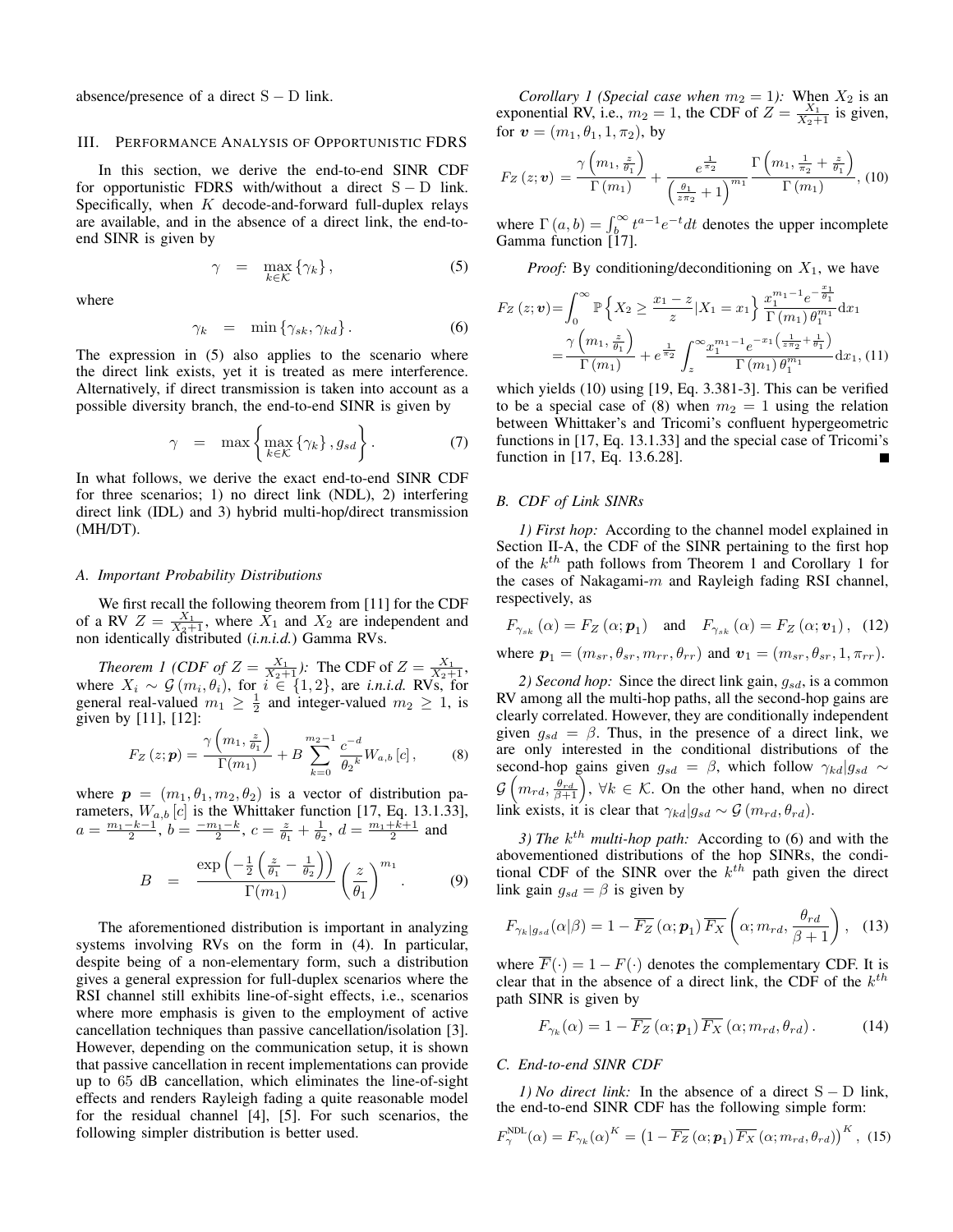$$
F_{\gamma}^{\text{NDL}}(\alpha) = \left(1 - \left(\Gamma\left(m_{sr}, \frac{\alpha}{\theta_{sr}}\right) - e^{-\frac{1}{2}\left(\frac{\alpha}{\theta_{sr}} - \frac{1}{\theta_{rr}}\right)}\frac{\alpha^{m_{sr}}^{m_{sr}}\sum_{l=0}^{m_{sr}+1} \left(\frac{\alpha}{\theta_{sr}} + \frac{1}{\theta_{rr}}\right)^{-\frac{m_{sr}+l+1}{2}} W_{\frac{m_{sr}-l-1}{2}, -\frac{m_{sr}-l}{2}}\left[\frac{\alpha}{\theta_{sr}} + \frac{1}{\theta_{rr}}\right]}{\theta_{rr}^{l}}\right)\frac{\Gamma\left(m_{rd}, \frac{\alpha}{\theta_{rd}}\right)}{\Gamma(m_{sr})\Gamma(m_{rd})}\right)^{K}.
$$
\n
$$
F_{\gamma}^{\text{NDL}}(\alpha) = \left(1 - \left(\Gamma\left(m_{sr}, \frac{\alpha}{\theta_{sr}}\right) - \frac{e^{\frac{1}{\pi_{rr}}}\left(\alpha\pi_{rr}\right)^{m_{sr}}\Gamma\left(m_{sr}, \frac{\theta_{sr} + \alpha\pi_{rr}}{\theta_{sr}\pi_{rr}}\right)}{\left(\theta_{sr} + \alpha\pi_{rr}\right)^{m_{sr}}}\right)\frac{\Gamma\left(m_{rd}, \frac{\alpha}{\theta_{rd}}\right)}{\Gamma(m_{sr})\Gamma(m_{rd})}\right)^{K}.
$$
\n
$$
(17)
$$

which is explicitly given in (16) on the top of the next page for real-valued  $m_{sr}$  and  $m_{rd}$ , and integer-valued  $m_{rr}$ . For  $m_{rr}$  = 1, we get the simpler form in (17) via Corollary 1.

*2) Interfering direct link:* In this scenario, the end-to-end SINR CDF is given by

$$
F_{\gamma}^{\text{IDL}}(\alpha) = \int_{0}^{\infty} F_{\gamma_{k}|g_{sd}}(\alpha|\beta)^{K} f_{x}(\beta; m_{sd}, \theta_{sd}) d\beta
$$
  
= 
$$
\sum_{k=0}^{K} C(\alpha, k) \underbrace{\int_{0}^{\infty} \frac{\Gamma\left(m_{rd}, \frac{\alpha(\beta+1)}{\theta_{rd}}\right)^{k}}{\Gamma\left(m_{rd}\right)^{k}} \beta^{m_{sd}-1} e^{-\frac{\beta}{\theta_{sd}} d\beta},
$$

with

$$
C(\alpha, k) = {K \choose k} \frac{\left(-\overline{F_Z}\left(\alpha; \mathbf{p}_1\right)\right)^k}{\Gamma\left(m_{sd}\right) \theta_{sd}^{m_{sd}}},\tag{18}
$$

where the binomial expansion is exploited in the last step. We are now interested in solving the integral  $\mathcal{I}_1$ . Using the finite series expansion of the upper incomplete Gamma function in [19, Eq. 8.352-2], for integer values of  $m_{rd}$ , we get

$$
\mathcal{I}_{1} = \int_{0}^{\infty} \left( e^{-\frac{\alpha(\beta+1)}{\theta_{rd}}} \sum_{n=1}^{m_{rd}} \frac{\left(\frac{\alpha(\beta+1)}{\theta_{rd}}\right)^{n-1}}{\Gamma(n)} \right)^{k} \beta^{m_{sd}-1} e^{-\frac{\beta}{\theta_{sd}}} d\beta
$$

$$
= e^{-\frac{\alpha k}{\theta_{rd}}} \sum_{\sum_{n=1}^{m_{rd}} k_{n}=k} C_{\{k_{n}\}} \mathcal{I}_{2}, \qquad (19)
$$

where

$$
\mathcal{I}_2 = \int_0^\infty (\beta + 1)^{D_{\{k_n\}}}\beta^{m_{sd}-1}e^{-\beta\eta_k}d\beta, \quad (20)
$$

$$
\eta_k = \left(\frac{1}{\theta_{sd}} + \frac{\alpha k}{\theta_{rd}}\right),\tag{21}
$$

$$
C_{\{k_n\}} = \frac{\Gamma(k+1) \left(\frac{\alpha}{\theta_{rd}}\right)^{\sum_{n=1}^{m_{rd}} k_n (n-1)}}{\prod_{n=1}^{m_{rd}} \Gamma(k_n+1) \Gamma(n)^{k_n}},
$$
(22)

$$
D_{\{k_n\}} = \sum_{n=1}^{m_{rd}} k_n(n-1), \qquad (23)
$$

with (19) obtained via the multinomial theorem [17, Section 24.1.2]. By substitution of variables,  $y = \beta + 1$ , the integral  $\mathcal{I}_2$  in (20) is on the form of the Riemann-Liouville integral in

[19, Eq. 3.383-4]. Hence,

limit changed to  $\alpha$ . That is,

$$
\mathcal{I}_2 = e^{\eta_k} \int_1^{\infty} y^{D_{\{k_n\}}}(y-1)^{m_{sd}-1} e^{-y\eta_k} dy
$$
  
=  $e^{\frac{\eta_k}{2}} \eta_k^{-\frac{m_{sd}+D_{\{k_n\}}+1}{2}} \Gamma(m_{sd})$   

$$
\times W_{\frac{D_{\{k_n\}}-m_{sd}+1}{2}, -\frac{m_{sd}+D_{\{k_n\}}}{2}} [\eta_k].
$$
 (24)

Accordingly,  $F_{\gamma}^{\text{IDL}}(\alpha)$  is given by (25) shown on the top of next page for integer-valued  $m_{rr}$  and  $m_{rd}$ , and real-valued  $m_{sr}$  and  $m_{sd}$ . In the special case when the R − D link is Rayleigh-fading, i.e.,  $m_{rd} = 1$ , much simpler expressions can be obtained which also avoids the use of the multinomial theorem. Specifically, the integral  $\mathcal{I}_1$  reduces to

$$
\mathcal{I}_1 = e^{-\frac{\alpha k}{\theta_{rd}}} \int_0^\infty \beta^{m_{sd}-1} e^{-\beta \eta_k} d\beta = e^{-\frac{\alpha k}{\theta_{rd}}} \Gamma(m_{sd}) \eta_k^{-m_{sd}}, (26)
$$
  
using [19, Eq. 3.351-3].

*3) Hybrid multi-hop/direct transmission:* When the direct S − D link is leveraged as an additional diversity path,  $g_{sd} = \beta$ is bounded above by  $\alpha$ . Hence, the CDF expression is similar to that of the IDL case, however with the upper integration

$$
F_{\gamma}^{\text{MH/DT}}(\alpha) = \int_{0}^{\alpha} F_{\gamma_{k}|g_{sd}}(\alpha|\beta)^{K} f_{x}(\beta; m_{sd}, \theta_{sd}) d\beta. \quad (27)
$$

The evaluation of such an integral follows the same steps, except that the integral  $\mathcal{I}_2$  is changed to

$$
\tilde{\mathcal{I}}_2 = \int_0^\alpha (\beta + 1)^{D_{\{k_n\}}}\beta^{m_{sd}-1}e^{-\beta\eta_k}\mathrm{d}\beta\tag{28}
$$

$$
= \sum_{r=0}^{D_{\{k_n\}}}\binom{D_{\{k_n\}}}{r} \int_0^\alpha \beta^{r+m_{sd}-1} e^{-\beta \eta_k} d\beta \qquad (29)
$$

$$
= \sum_{r=0}^{D_{\{k_n\}}}\binom{D_{\{k_n\}}}{r}\eta_k^{-(r+m_{sd})}\gamma(r+m_{sd},\alpha\eta_k), (30)
$$

for integer-valued  $m_{sd}$  due to the use of the binomial theorem, with the last integral evaluated using [19, Eq. 3.381-1]. Hence,  $F_{\gamma}^{\text{MH/DT}}(\alpha)$  is finally given by (31) for real-valued  $m_{sr}$  and integer-valued  $m_{rr}$ ,  $m_{rd}$  and  $m_{sd}$ . Also, simpler expressions can be obtained in the special case when  $m_{rd} = 1$  since the integral  $\tilde{\mathcal{I}}_1$  ( $\mathcal{I}_1$  with the upper integral changed to  $\alpha$ ) reduces to

$$
\tilde{\mathcal{I}}_1 = e^{-\frac{\alpha k}{\theta_{rd}}} \int_0^\alpha \beta^{m_{sd}-1} e^{-\beta \eta_k} d\beta \tag{32}
$$

$$
=e^{-\frac{\alpha\kappa}{\theta_{rd}}}\gamma\left(m_{sd},\alpha\eta_k\right)\eta_k^{-m_{sd}},\tag{33}
$$

using [19, Eq. 3.351-1].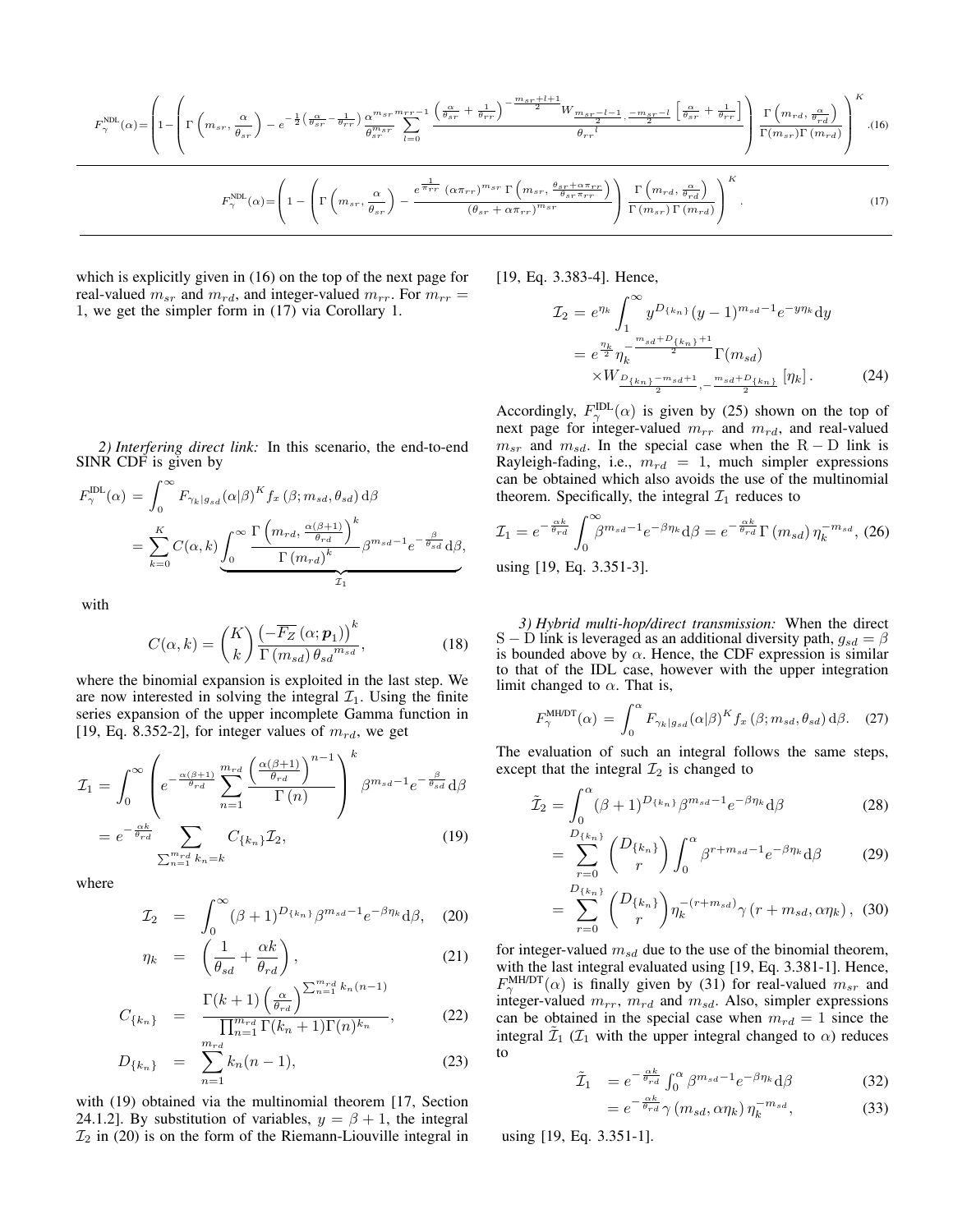$$
F_{\gamma}^{\text{ILL}}(\alpha) = \sum_{k=0}^{K} {K \choose k} - \frac{e^{\left(\frac{1}{2\theta_{sd}} - \frac{\alpha k}{2\theta_{rd}}\right)} \left(e^{-\frac{1}{2}\left(\frac{\alpha}{\theta_{sr}} - \frac{1}{\theta_{rr}}\right)} \frac{\alpha^{m_{sr}}}{\theta^{m_{sr}}}} \sum_{l=0}^{m_{sr}r-1} \frac{\left(\frac{\alpha}{\theta_{sr}} + \frac{1}{\theta_{rr}}\right)^{-\frac{m_{sr}+l+1}{2}} W_{\frac{m_{sr}r-l-1}{2}, \frac{-m_{sr}-l}{2}} \left[\frac{\alpha}{\theta_{sr}} + \frac{1}{\theta_{rr}}\right]}{\theta_{rr}^{l}} - \Gamma\left(m_{sr}, \frac{\alpha}{\theta_{sr}}\right)\right)^{k}}
$$
\n
$$
\times \sum_{\substack{m_{rd}r \geq 0 \\ \sum_{n=1}^{m_{rd}} k_n = k}} \frac{\Gamma(k+1) \left(\frac{\alpha}{\theta_{rd}}\right)^{\sum_{n=1}^{m_{rd}} k_n (n-1)}}{\prod_{n=1}^{m_{rd}} \Gamma(k_n+1) \Gamma(n)^{k_n}} \eta_k^{-\frac{m_{sd} + \sum_{n=1}^{m_{rd}} k_n (n-1) + 1}{2} W_{\frac{\sum_{n=1}^{m_{rd}} k_n (n-1) - m_{sd} + 1}{2}, \frac{m_{sd} + \sum_{n=1}^{m_{rd}} k_n (n-1)}{2} \left[n_k\right]}.
$$
\n(25)

$$
F_{\gamma}^{\text{MHDDT}}(\alpha) = \sum_{k=0}^{K} {K \choose k} \frac{e^{-\frac{\alpha k}{\theta_{rd}}} \left(e^{-\frac{1}{2} \left(\frac{\alpha}{\theta_{sr}} - \frac{1}{\theta_{rr}}\right)} \frac{\alpha^{m_{sr}}}{\theta_{sr}^{m_{sr}}} \sum_{l=0}^{mr_{r}-1} \frac{\left(\frac{\alpha}{\theta_{sr}} + \frac{1}{\theta_{rr}}\right)^{-\frac{m_{sr}+l+1}{2}} W_{\frac{m_{sr}-l-1}{2}, \frac{-m_{sr}-l}{2}} \left[\frac{\alpha}{\theta_{sr}} + \frac{1}{\theta_{rr}}\right]}{\theta_{rr}^{l}} - \Gamma\left(m_{sr}, \frac{\alpha}{\theta_{sr}}\right)\right)^{k}}
$$
\n
$$
\times \sum_{n=1}^{m_{rd}} \sum_{k=0}^{K} \frac{\Gamma(k+1) \left(\frac{\alpha}{\theta_{rd}}\right)^{\sum_{n=1}^{m_{rd}} k_{n}(n-1)} \sum_{n=1}^{m_{rd}} k_{n}(n-1)}{\prod_{n=1}^{m_{rd}} \Gamma(k_{n}+1) \Gamma(n)^{k_{n}}} \sum_{r=0}^{m_{rd}} \left(\sum_{n=1}^{m_{rd}} k_{n}(n-1)\right) \eta_{k}^{-(r+m_{sd})} \gamma\left(r+m_{sd}, \alpha \eta_{k}\right). \tag{31}
$$

## IV. NUMERICAL RESULTS

In this section, we numerically evaluate the performance of full-duplex relay selection (FDRS), and verify the theoretical findings derived in previous sections. All numerical results are evaluated by averaging over  $10^7$  sets of channel realizations with the parameters summarized in the caption of each figure. Also, for clarity of presentation, solid lines with unfilled marks are used to plot the theoretical results, while the same filled marks with no connecting lines are used for simulation results. Hence, curves with solid lines and filled marks indicate perfect matching between theoretical and simulation results.

## *A. Outage Probability*

In Fig. 2, the outage performance of DF-FDRS is shown for the three schemes under consideration. As expected, when opportunistic relay selection is considered only among the available  $K$  dual-hop paths, the performance of the system can be seriously degraded as soon as a direct link starts to get into the picture. This can be seen from the relative performance of the NDL and IDL schemes, which is caused by the introduced direct-link interference in all second hops. On the other hand, when the direct link is also considered as an additional diversity branch, the performance can be significantly enhanced to the extent that the hybrid MH/DT scheme may even outperform the NDL case as shown.

#### *B. Throughput*

In Fig. 3, we plot the throughput versus the fixed transmission rate of the source in bits/sec/Hz. For fixed-rate transmission, the end-to-end throughput,  $\mathcal{T}$ , is obtained simply as

$$
\mathcal{T} = R(1 - \mathcal{P}_{out}) \text{ bits/sec/Hz},\tag{34}
$$

where  $R$  is the fixed source transmission rate in bits/sec/Hz, and  $P_{out}$  is the end-to-end outage probability when the source rate is equal to  $R$ . The shown figure emphasizes the performance gap between the NDL and IDL scenarios. As shown, exploiting the direct link as an additional non-cooperative path in the hybrid MH/DT scheme offers a significant throughput



Fig. 2. Outage probability vs. K, for  $(\pi_{sr}, \pi_{rd}, \pi_{rr}, \pi_{sd}) = (10, 10, 3, 3)$ dB,  $(m_{sr}, m_{rd}, m_{rr}, m_{sd}) = (2, 2, 3, 1)$  and  $R = 1$  bit/sec/Hz.

enhancement relative to the IDL scheme even with treating direct link as interference to all other dual-hop paths. This is due to the elimination of the particular error event caused by having large-valued realizations of the direct-link gain which prohibit the communication via all cooperative dual-hop paths while direct transmission can take place.

It has been found that the fading severity of the RSI link,  $m_{rr}$ , is of minimal effect on the end-to-end performance in the scenarios of practical interest. Specifically, when the average gain of the first hop is well above that of the RSI link, it was found that the outage performance almost does not change. The performance can be slightly affected only in the scenarios where the RSI link gain approaches that of the  $S - R$  link. However, the end-to-end communication in the latter scenarios tends to fail due to the communication failure in the first hop. This result agrees with a recent result that has been reported in [13] for the single relay scenario.

#### V. CONCLUSION

In this work, exact expressions for the cumulative distribution function of the end-to-end signal-to-noise-ratio were